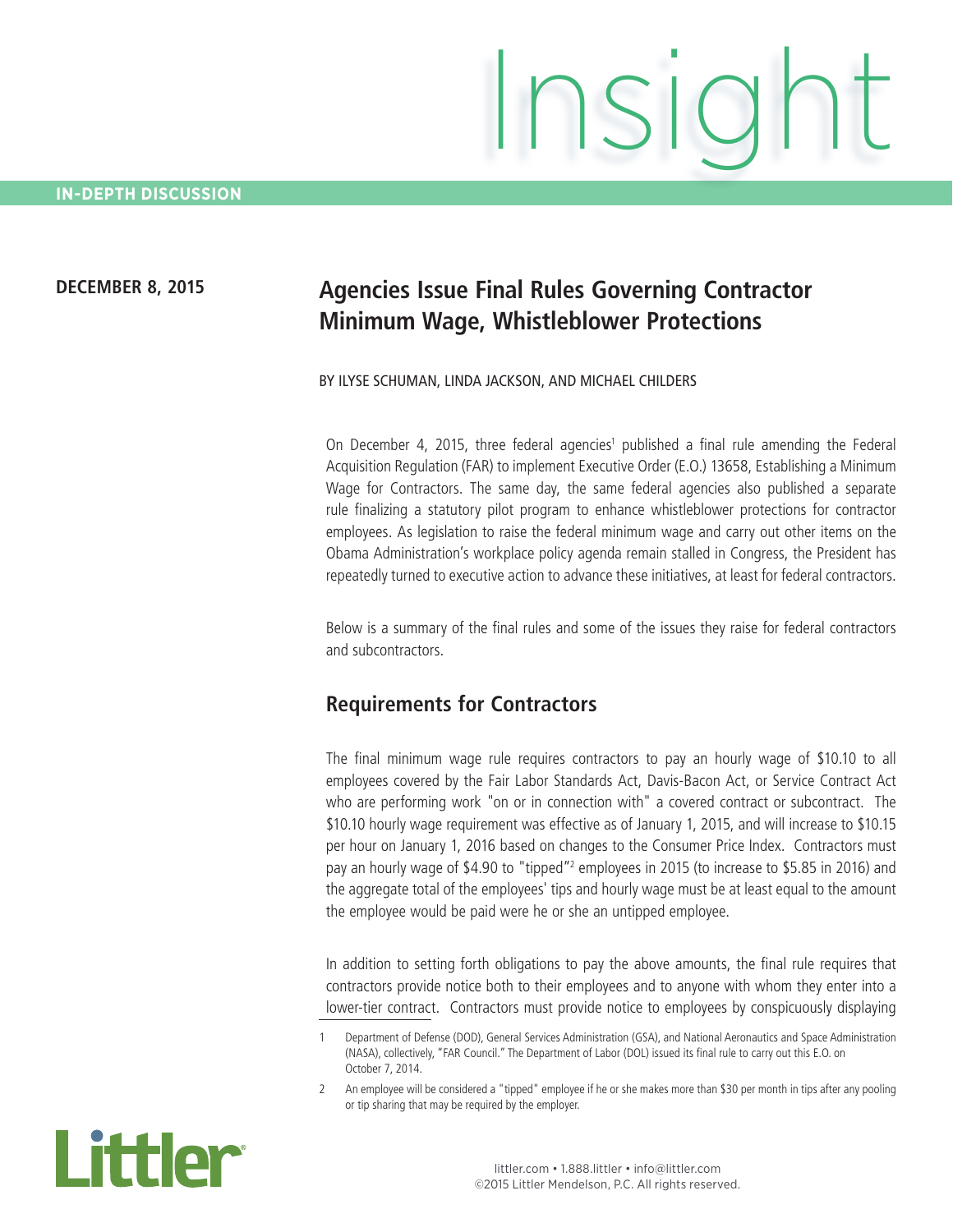a poster that will be provided by the DOL. Contractors must provide notice to suppliers and subcontractors by including in all covered subcontracts, and requiring subcontractors to include in all lower-tier contracts, a clause specifying that, as a condition of payment, the wages paid for work covered under the contract must comply with the minimum hourly wage rates mentioned above.

Finally, the rule prevents contractors from taking any adverse employment action against employees who assert their rights under the E.O.

# **Types of Contracts Covered**

The contractor minimum wage is limited to "contracts and contract-like instruments" awarded, renewed, extended or modified through bi-lateral negotiation on or after January 1, 2015. Additionally, only the following types of contract or contract-like instruments will be covered:

- 1. Prime contracts for procurement related to construction covered under the Davis-Bacon Act (DBA) whose monetary value exceed \$2,000;
- 2. Prime contracts for providing services covered under the Service Contract Act (SCA) whose monetary value exceed \$2,500;
- 3. Prime contracts for procurement covered under the Fair Labor Standards Act (FLSA) whose monetary value exceed \$3,000;
- 4. Concessions contracts regardless of monetary value;<sup>3</sup> and
- 5. Contracts in connection with federal property or lands and related to offering services to federal employees, their dependents, or the general public.4

### **Types of Activity Covered**

If a company is determined to have a covered contract with the federal government, it is obligated to pay the contractor minimum wage to the following employees whose work is "covered" under the final rule:

- 1. Employees who are entitled to the minimum wage under FLSA section 6(a)(1), employees whose wages are calculated pursuant to special certificates issued under FLSA section 14(c), and tipped employees under FLSA section 3(t);
- 2. Service employees who are entitled to prevailing wages under the SCA; and
- 3. Laborers and mechanics who are entitled to prevailing wages under the DBA.

The above employees will be considered "covered" if they perform "work on or in connection with" a covered contract. An employee will be deemed to perform work "on" a covered contract if he or she "directly performs specific services called for by the contract's terms." An employee will be deemed to perform work "in connection with" a covered contract if he or she performs "work activities necessary to the specific services called for by the contract's terms."5

<sup>3</sup> A "concessions contract" is any contract under which the federal government grants a right to use federal property, including land or facilities, for furnishing services. This includes, but is not limited to every contract with the principal purpose of furnishing food, lodging, automobile fuel, souvenirs, newspaper stands, and/or recreational equipment, regardless of whether the services are of direct benefit to the Government, its personnel, or the general public.

<sup>4 &</sup>quot;contract in connection with Federal property or lands and related to offering services" refers to leases of federal property, including the space and facilities, and licenses to use such property entered into by the federal government for the purposes of offering services to federal employees, their dependents, or the general public.

<sup>5</sup> Employees performing work "in connection with" a covered contract are only entitled to be paid the contractor minimum wage if such work represents at least 20% of their average weekly workload.